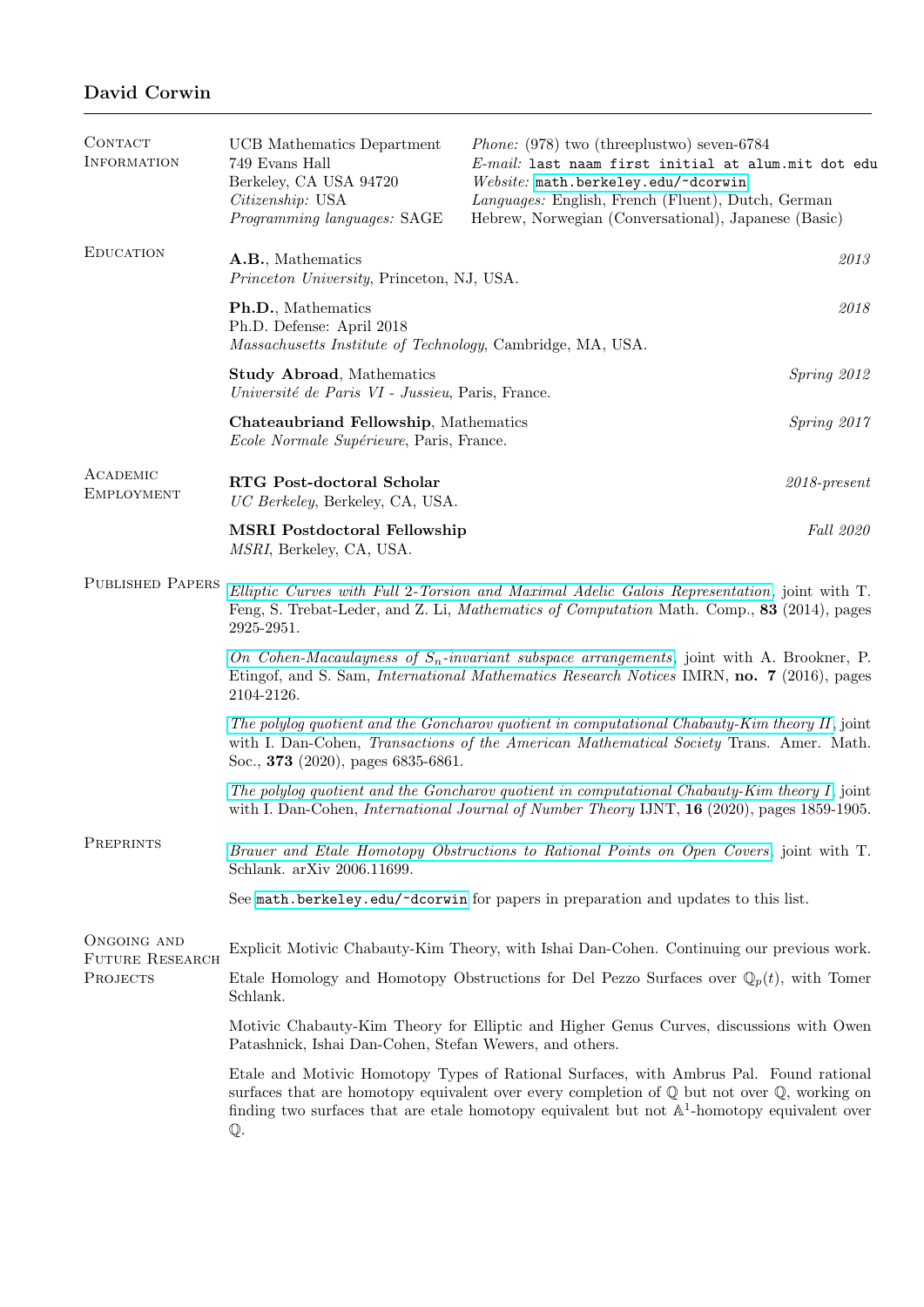| MATHEMATICAL<br><b>INTERESTS</b>        | <i>Primary interests:</i> number theory and its connections to algebraic geometry and topology<br><i>Secondary interests:</i> logic, representation theory, physics                                                                                                                                                                                                                                                                                                                                                                                                                                                                                                                                                                                                                                                                                                                                                                                                                                                                                                                                                                                                                                                                                                                                                                                                                                                                                                                                                                                                                                                                                                                                                                                                                                 |  |  |
|-----------------------------------------|-----------------------------------------------------------------------------------------------------------------------------------------------------------------------------------------------------------------------------------------------------------------------------------------------------------------------------------------------------------------------------------------------------------------------------------------------------------------------------------------------------------------------------------------------------------------------------------------------------------------------------------------------------------------------------------------------------------------------------------------------------------------------------------------------------------------------------------------------------------------------------------------------------------------------------------------------------------------------------------------------------------------------------------------------------------------------------------------------------------------------------------------------------------------------------------------------------------------------------------------------------------------------------------------------------------------------------------------------------------------------------------------------------------------------------------------------------------------------------------------------------------------------------------------------------------------------------------------------------------------------------------------------------------------------------------------------------------------------------------------------------------------------------------------------------|--|--|
| RESEARCH TALKS<br>GIVEN                 | Etale Homotopy Obstructions and Section Conjectures in Fibrations, Homotopical Arithmetic<br>Geometry Seminar, Online, October 2020.<br>Local-Global Principles for Diophantine Equations and Topology, Connecticut Summer School<br>in Number Theory, Online, June 2020.<br>Explicit Motivic ChabuatyKim, Stanford Number Theory Seminar, Stanford, October 2019.<br>Local-Global Principles for Diophantine Equations and Topology, The 9th Algebra and Number<br>Theory Day, Beer Sheva, August 2019.<br>Explicit Non-Abelian Chabauty via Motivic Periods, Oxford Number Theory Seminar, Oxford,<br>June 2019.<br>Brauer and Homotopy Obstructions to Rational Points, Number Theory Seminar, University of<br>Washington, May 2019.<br>Polylogarithms, Chabauty's method, and the S-unit equation, Berkeley Arithmetic Geometry and<br>Number Theory Seminar, UC Berkeley, October 2018.<br>Mixed Tate Motives and the S-Unit Equation, Explicit Methods in Number Theory, Oberwol-<br>fach, July 2018.<br>Motivic non-Abelian Chabauty's Method, RIMS NT/AG Seminar, RIMS, December 2017.<br>Obstructions to the Local-Global Principle Applied to Open Subvarieties, Suuron Goudou Semi-<br>nar, RIMS, December 2017.<br>Etale Homotopy Obstructions for Rational Points Applied to Open Subvarieties, Harvard Num-<br>ber Theory Seminar, Harvard University, October 2017.<br>Cohen-Macaulayness of $S_n$ -invariant subspace arrangements, The Prospects for Commutative<br>Algebra, Osaka, July 2017.<br>Motivic Periods and Coleman Functions, Algophant 2017, Bordeaux, June 2017.<br>Beyond the Etale-Brauer Obstruction, Universität Duisburg-Essen, January 2016.<br>Surjectivity of Adelic Galois Representations Associated to Elliptic Curves, Bar Ilan University,<br>May 2015. |  |  |
| <b>EXPOSITORY TALKS</b><br><b>GIVEN</b> | Rational and Integral Points on Algebraic Curves, DDC Introductory Seminar, September-<br>October 2020.<br>Review of Cohomology, Berkeley Number Theory Seminar, January 2019.<br>The Local Albanese Map and the Hodge Filtration, MIT STAGE, April 2018.                                                                                                                                                                                                                                                                                                                                                                                                                                                                                                                                                                                                                                                                                                                                                                                                                                                                                                                                                                                                                                                                                                                                                                                                                                                                                                                                                                                                                                                                                                                                           |  |  |

Connections and Local Systems, [MIT STAGE,](http://math.mit.edu/nt/old/stage_s18.html) February 2018.

Class Groups of Cyclotomic Fields, continued., [MIT STAGE,](http://math.mit.edu/nt/old/stage_f17.html) September 2017. Reconstruction of Cusps and Inertia Subgroups, Paris Anabelian Seminar, March 2017.

Multizeta Values, [MIT PUMGRASS,](http://math.mit.edu/seminars/pumagrass/) October 2016.

From Quadratic Reciprocity to the Langlands Program, [MIT PUMGRASS,](http://math.mit.edu/seminars/pumagrass/) March 2016.

Mumford's On Equations Defining Abelian Varieties II, [MIT STAGE,](http://math.mit.edu/nt/old/stage_f15.html) November 2015.

Nilpotent Thickenings and Differential Calculus, [MIT PUMGRASS,](http://math.mit.edu/seminars/pumagrass/) November 2015.

Fontaine's Il n'y a pas de variété abélienne sur  $\mathbb Z$  Part 3, [MIT STAGE,](http://math.mit.edu/nt/old/stage_s15.html) April 2015.

The Mysterious Relationship Between Number Theory and Topology, [MIT PUMGRASS,](http://math.mit.edu/seminars/pumagrass/) February 2015.

Reduction of Brown's Proof, [MIT STAGE,](http://math.mit.edu/nt/old/stage_f14.html) Fall 2014.

The de Rham Period Ring I, [Learning seminar on](http://math.bu.edu/people/bergdall/seminars/padic-hodge-seminar.html) p-adic Hodge theory, Fall 2014. Milnor K-Theory, [Seminar on higher dimensional class field theory,](http://math.harvard.edu/~yihang/HDCFTSeminar.html) Fall 2014. Survey of Algebraic K-Theory, [Seminar on higher dimensional class field theory,](http://math.harvard.edu/~yihang/HDCFTSeminar.html) Fall 2014. Topological aspects of the fundamental group of the projective line minus three points, [MIT](http://math.mit.edu/nt/stage.html) [STAGE,](http://math.mit.edu/nt/stage.html) Fall 2014. Purity Theorem Implies Target Theorem, [MIT STAGE,](http://math.mit.edu/nt/old/stage_s14.html) Spring 2014. Henniart's Proof of Local Langlands, [BU Seminar on Local Langlands,](http://math.bu.edu/people/bergdall/seminars/llc-seminar.html) Spring 2014.

The Nisnevich Site, [MIT Juvitop,](http://math.mit.edu/~sglasman/juvitop.html) Spring 2014.

Admissible p-adic Representations, [BU Seminar on Local Langlands,](http://math.bu.edu/people/bergdall/seminars/llc-seminar.html) Spring 2014. Etale Homotopy Theory, 18.915: MIT Graduate Seminar in Topology, Fall 2013. Topological K-Theory, 18:915: MIT Graduate Seminar in Topology, Fall 2013.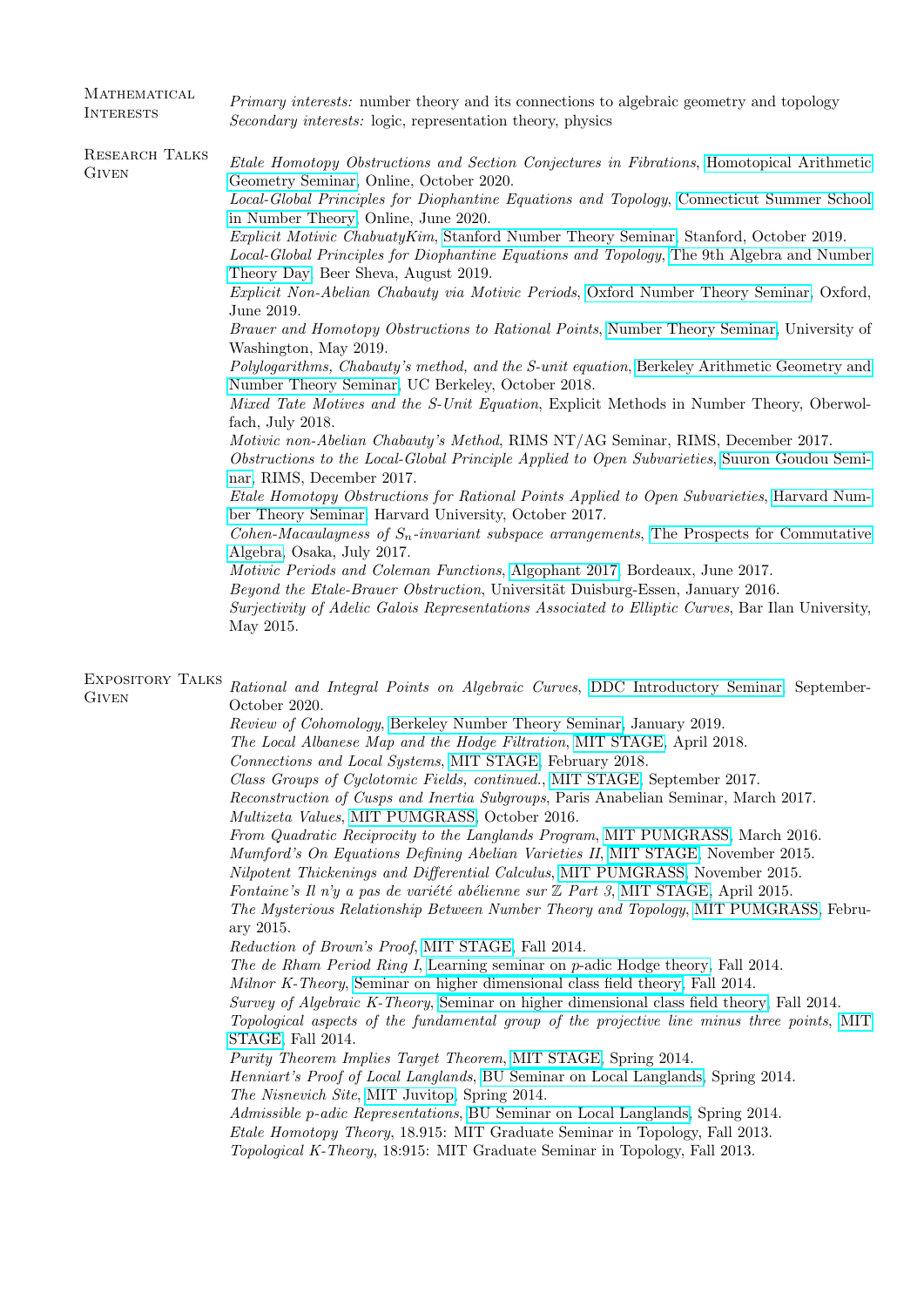|                                      | Valuation Spectra, MIT STAGE, Fall 2013.<br>Cohomology of Eilenberg-Maclane Spaces, 18.915: MIT Graduate Seminar in Topology, Fall<br>2013.<br>Model Theory and the Ax-Grothendieck Theorem, Princeton University Undergraduate Math<br>Colloquium, Fall 2012.<br>Introduction to Riemann Surfaces, Canada/USA Mathcamp, Summer 2009. |
|--------------------------------------|---------------------------------------------------------------------------------------------------------------------------------------------------------------------------------------------------------------------------------------------------------------------------------------------------------------------------------------|
| <b>TEACHING</b><br><b>EXPERIENCE</b> | Teacher, Russian School of Mathematics - Acton, Summer 2020.<br>Taught a course on basic ring theory and quadratic algebraic number theory for high school<br>students.                                                                                                                                                               |
|                                      | <i>Instructor</i> , UC Berkeley, Fall 2018-present.<br>Taught Math 185: Complex Analysis and Math 113: Introduction to Abstract Algebra twice<br>each.                                                                                                                                                                                |
|                                      | Directed Reading Program Mentor, MIT, January 2018.<br>Directing one student in learning about basic algebraic geometry during MIT's Independent<br>Activities Period (IAP).                                                                                                                                                          |
|                                      | AoPS Online Instructor, Art of Problem Solving, 2016-2017.<br>Taught online math classes through the Art of Problem Solving (AoPS).                                                                                                                                                                                                   |
|                                      | HCSSiM Junior Counselor, Hampshire College, 2016.<br>Taught and assisted in classes for advanced high school students at the Hampshire College<br>Summer Studies in Mathematics (HCSSiM).                                                                                                                                             |
|                                      | Recitation Instructor, MIT, 2016.<br>Teaching a recitation at MIT for the course 18.03: Differential Equations.                                                                                                                                                                                                                       |
|                                      | PRIMES Mentor, MIT, 2016.<br>Mentoring a high school student on a research project in number theory.                                                                                                                                                                                                                                  |
|                                      | MIT Splash, MIT, 2015.<br>Taught five diverse math classes for high school students over the course of a weekend.                                                                                                                                                                                                                     |
|                                      | PRIMES Mentor, MIT, 2015.<br>Mentoring a high school student on a research project in number theory.                                                                                                                                                                                                                                  |
|                                      | Directed Reading Program Mentor, MIT, January 2015.<br>Directing one student in learning p-adic zeta functions during MIT's Independent Activities<br>Period (IAP).                                                                                                                                                                   |
|                                      | SPUR Mentor, MIT, Summer 2014.<br>Mentored MIT undergrads on research projects in mathematics.                                                                                                                                                                                                                                        |
|                                      | PRIMES-USA Mentor, MIT, 2014.<br>Mentored a high school student long-distance on a research project in number theory.                                                                                                                                                                                                                 |
|                                      | Directed Reading Program Mentor, MIT, January 2014.<br>Directed two students in learning class field theory during MIT's Independent Activities Period<br>(IAP).                                                                                                                                                                      |
|                                      | PROMYS Counselor, Boston University, Summer 2013.<br>Counseled high school students in the Program in Mathematics for Young Scientists (PROMYS)<br>program at BU.                                                                                                                                                                     |
|                                      | Course Assistant for Commutative Algebra, Princeton University, Fall 2012.                                                                                                                                                                                                                                                            |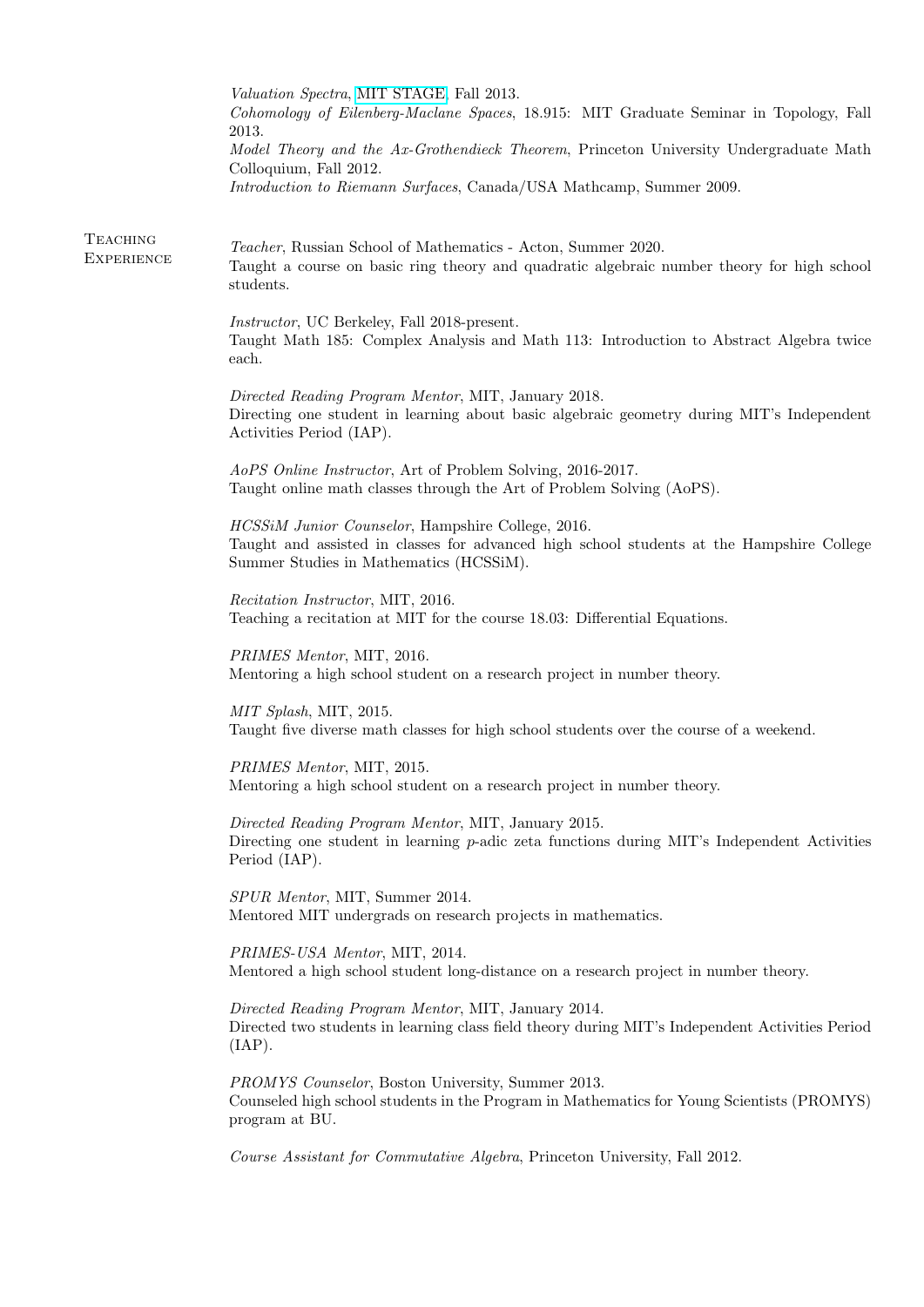Ran weekly problem sessions for students in commutative algebra taught by Dr. Kevin Tucker at Princeton.

| <b>CONFERENCE AND</b><br><b>WORKSHOP</b> | Arizona Winter School: Non-Abelian Chabauty (assistant), Tucson, March 2020.                    |  |  |
|------------------------------------------|-------------------------------------------------------------------------------------------------|--|--|
| PARTICIPATION                            | Geometry and Arithmetic of Algebraic Varieties, Bonn, June 2019.                                |  |  |
|                                          | Masterclass: Elliptic Motives, Stockholm, May 2019.                                             |  |  |
|                                          | Reinventing Rational Points, Paris, May-July 2019.                                              |  |  |
|                                          | Arizona Winter School: Topology and Arithmetic, Tucson, March 2019.                             |  |  |
|                                          | <i>Explicit Methods in Number Theory</i> , Oberwolfach, July 2018.                              |  |  |
|                                          | Witt Vectors, Deformations, and Absolute Geometry, Burlington, VT, July 2018.                   |  |  |
|                                          | Homotopy Theory and Arithmetic Geometry: Motivic and Diophantine Aspects, London, July<br>2018. |  |  |
|                                          | Arizona Winter School: Iwasawa Theory, Tucson, March 2018.                                      |  |  |
|                                          | Motives for Periods, Berlin, August 2017.                                                       |  |  |
|                                          | The Prospects for Commutative Algebra, Osaka, July 2017.                                        |  |  |
|                                          | Journées Algophantiennes Bordelaises 2017, Bordeaux, June 2017.                                 |  |  |
|                                          | ECHoRaP: Emory Conference on Higher Obstructions to Rational Points, Atlanta, May 2017.         |  |  |
|                                          | Galois Theory of Periods and Applications, MSRI, Berkeley, March 2017.                          |  |  |
|                                          | 3rd Workshop on Interactions between Arithmetic and Homotopy, London, February 2017.            |  |  |
|                                          | Super QVNTS: Kummer Classes in Anabelian Geometry, Burlington, VT, September 2016.              |  |  |
|                                          | Analogies Between Number Fields and Function Fields, Lyon, June 2016.                           |  |  |
|                                          | Algebra and Number Theory, Conference Lyon/Ottawa, Lyon, June 2016.                             |  |  |
|                                          | Fundamental Groups in Arithmetic Geometry, Paris, June 2016.                                    |  |  |
|                                          | AGNES, Yale, April 2016.                                                                        |  |  |
|                                          | Georgia Algebraic Geometry Symposium, Atlanta, October 2015.                                    |  |  |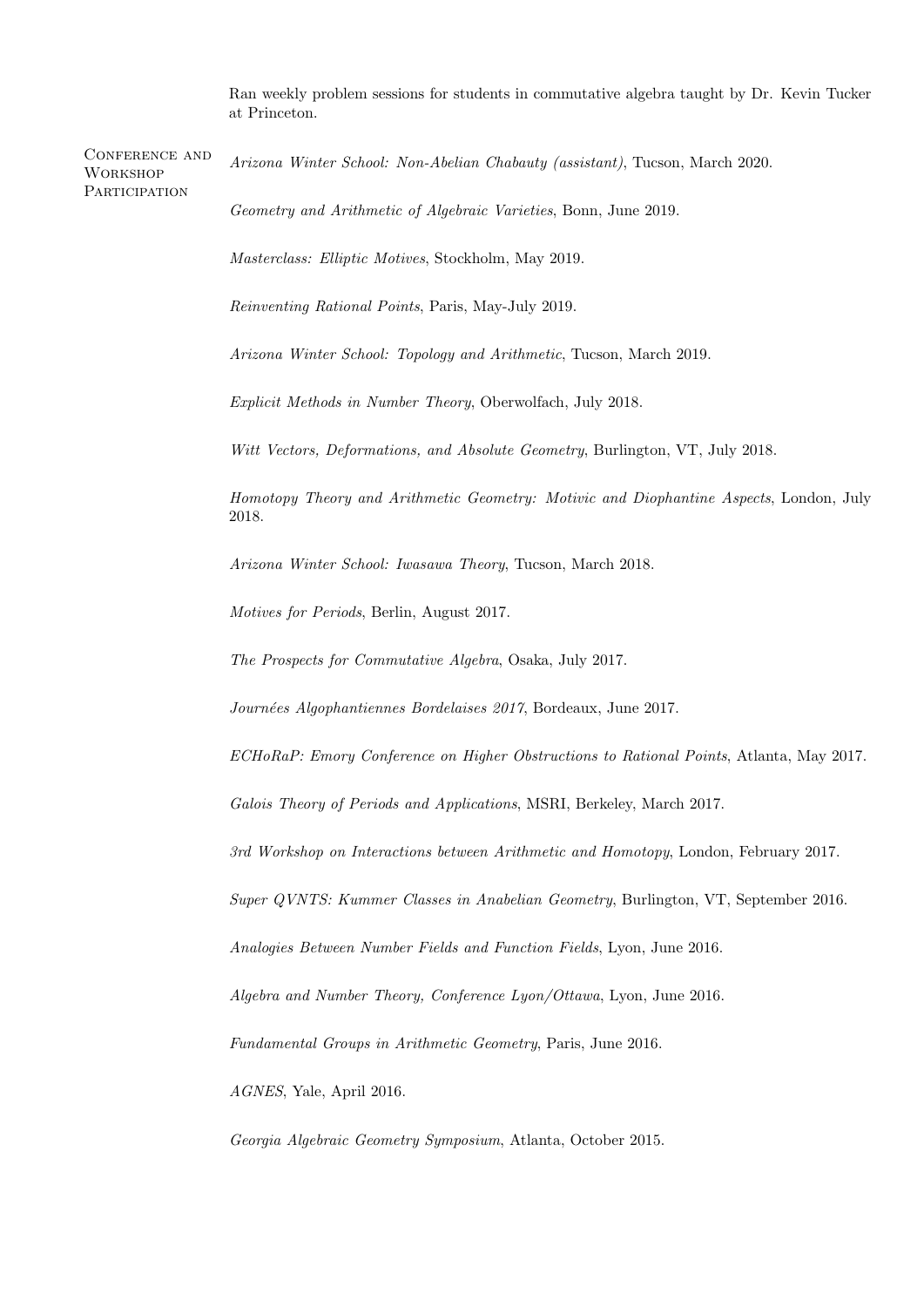Workshop: Local-Global Principles and Their Obstructions, Philadelphia, October 2015.

LMS-CMI Summer School on Diophantine Equations, Hay-on-Wye, Wales, September 2015.

Algebraic Geometry Summer Institute, Salt Lake City, July 2015.

Grothendieck 2015, Montpellier, France, June 2015.

Algebraic Varieties and Their Moduli, Pisa, Italy, May 2015.

Three-Day Workshop in Homotopy Theory: Goodwillie Calculus, Caesaria, Israel, May 2015.

Arizona Winter School: Arithmetic and Higher-Dimensional Varieties, Tucson, March 2015.

Workshop on Fundamental Groups and Periods, IAS, Princeton, October 2014.

Spring School on Classical and p-adic Hodge Theories, Rennes, France, May 2014.

Arizona Winter School: Arithmetic Statistics, Tucson, March 2014.

Hot Topics: Perfectoid Spaces and Applications, MSRI, Berkeley, February 2014.

Joint Mathematics Meetings, Baltimore, January 2014.

Fundamental Groups in Arithmetic and Algebraic Geometry, Pisa, Italy, December 2013.

Cohomology of Arithmetic Groups, Chicago, May 2013.

Arizona Winter School: Modular Forms and Modular Curves, Tucson, March 2013.

Joint Mathematics Meetings, San Diego, January 2013.

Joint Mathematics Meetings, Boston, January 2012.

| GRADUATE   | 18.708: Topics in Algebra                                                                  | Prof. Pavel Etingof    |
|------------|--------------------------------------------------------------------------------------------|------------------------|
| COURSEWORK | Math 281x (Harvard): Arakelov Theory                                                       | Dr. Hector Pasten      |
|            | Math 229x (Harvard): Analytic Number Theory                                                | Dr. Arul Shankar       |
|            | 18.715: Representation Theory                                                              | Prof. Pavel Etingof    |
|            | Math 268 (Harvard): Pure Motives and Rigid Local Systems                                   | Dr. Stefan Patrikis    |
|            | 18.786: Number Theory II: Galois Representations                                           | Prof. Sug Woo Shin     |
|            | 18.726: Algebraic Geometry II                                                              | Prof. François Charles |
|            | Math 255x (Harvard): Topics in Diophantine Geometry (audit)                                | Dr. Arul Shankar       |
|            | 18. S097: Special Subject in Mathematics: Etale Homotopy                                   | Dr. Tomer Schlank      |
|            | 18.787: Topics in Number Theory: Rational Points on Algebraic Varieties Prof. Bjorn Poonen |                        |
|            | 18.915: Graduate Seminar in Topology                                                       | Prof. Mark Behrens     |
|            | 18.965: Geometry of Manifolds                                                              | Prof. Paul Seidel      |
|            | 18.769: Topics in Lie Theory: D-Modules (audit)                                            | Prof. Pavel Etingof    |
|            | MA843 (BU): Advanced Number Theory: Shimura Varieties (audit)                              | Prof. Jared Weinstein  |
|            |                                                                                            |                        |